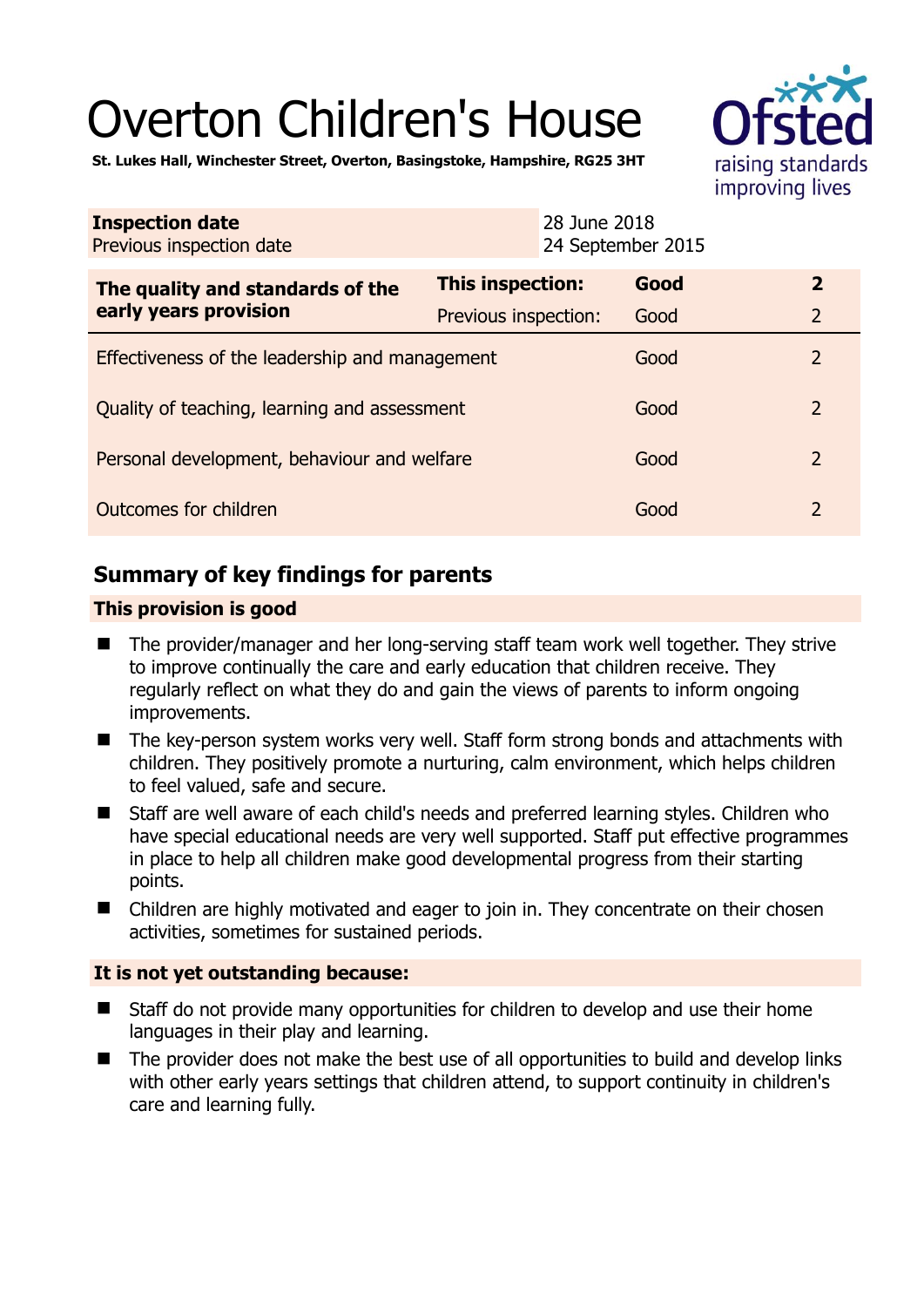# **What the setting needs to do to improve further**

#### **To further improve the quality of the early years provision the provider should:**

- $\blacksquare$  further develop children's understanding of their home languages and their heritage in their play and learning
- develop greater partnerships with other early years settings that children attend, to support consistency in children's care and learning even further.

## **Inspection activities**

- The inspector observed the quality of teaching during activities, both indoors and outdoors, and assessed the impact this has on children's learning.
- The inspector spoke to parents and took account of their views through written feedback provided.
- The inspector spoke with the staff and children at appropriate times during the inspection.
- The inspector completed a joint observation of an activity with the manager.
- The inspector held a meeting with the provider/manager. She sampled various documents, including children's online learning records and evidence of the suitability of adults working in the setting.

## **Inspector**

Nicola Hill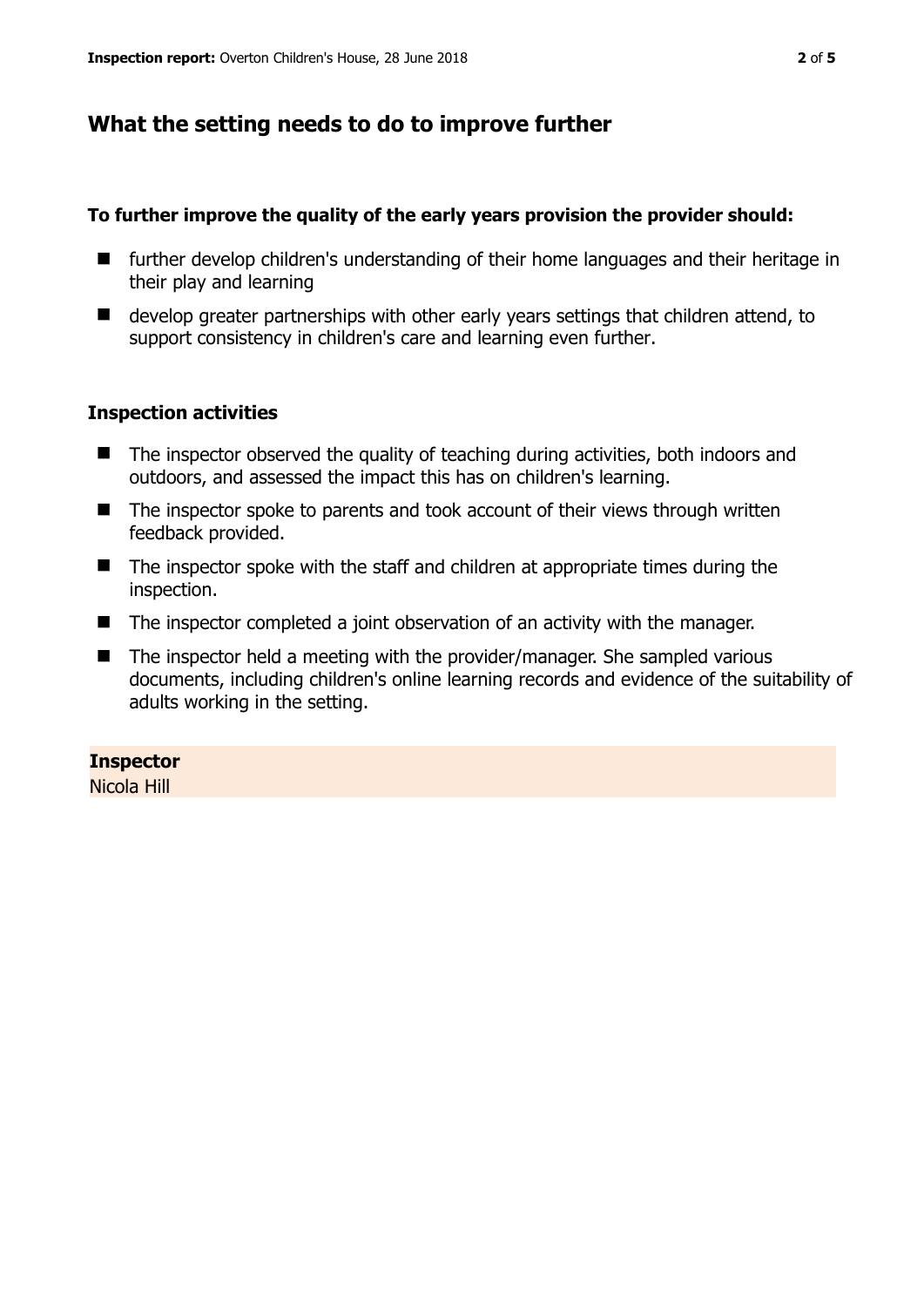## **Inspection findings**

#### **Effectiveness of the leadership and management is good**

The arrangements for safeguarding are effective. The manager and staff have a secure knowledge of how to protect children's welfare. All staff have completed safeguarding training. The manager monitors staff practice regularly and motivates individual staff well to pursue relevant professional development opportunities. All staff are passionate about the service they offer and are very keen to continue to develop their practice. For example, following a recent Montessori conference, they have started to design and introduce a 'peace corner', providing a reflective, peaceful space for children to go to. Children's progress is regularly tracked by the manager so that any gaps in their learning are swiftly and precisely identified and targeted in partnership with parents. Parents receive good information about their children's development and care. They comment that their children have flourished in the secure and welcoming environment and that the staff are hardworking and committed.

#### **Quality of teaching, learning and assessment is good**

Staff know the children extremely well. They gather good information from parents about their children, which they use to plan for children's individual learning needs from the start. Staff interaction is lovely. They know when to stand back and observe and when to intervene to extend children's learning gently. Staff encourage children to develop strong mathematical skills. For example, they provide three-dimensional puzzle activities, such as the 'trinomical' cube. Children persevere to fit varying blocks together to reconstruct the cube, showing great skill. Children are given plenty of time and space to explore at their own pace and try things for themselves. They show good imagination as they make 'rainbow cakes' with play dough, and warn staff to be careful as they are hot.

#### **Personal development, behaviour and welfare are good**

Children enter the setting very confidently and happily greet the staff. Some children laugh as they push their parents out of the door, showing a strong sense of security. Children are confident to talk to visitors to the setting and show pride in their 'learning journey' scrapbooks. Staff encourage children to take photographs of their work with tablet computers, which are then added to their learning journeys. Children are well behaved and help to care for their environment, such as watering the vegetable patch outside. Staff give lots of praise, which boosts children's self-esteem.

#### **Outcomes for children are good**

Children are learning the key skills they need for the next stage in their learning and eventual move to school. They have good opportunities to develop an interest in their community, such as visiting a local residential care home to sing. Children develop early literacy skills and their independence and self-care skills are very well promoted. For example, they change their shoes to play outside and wash their own cups and plates after mealtimes as part of the daily routine.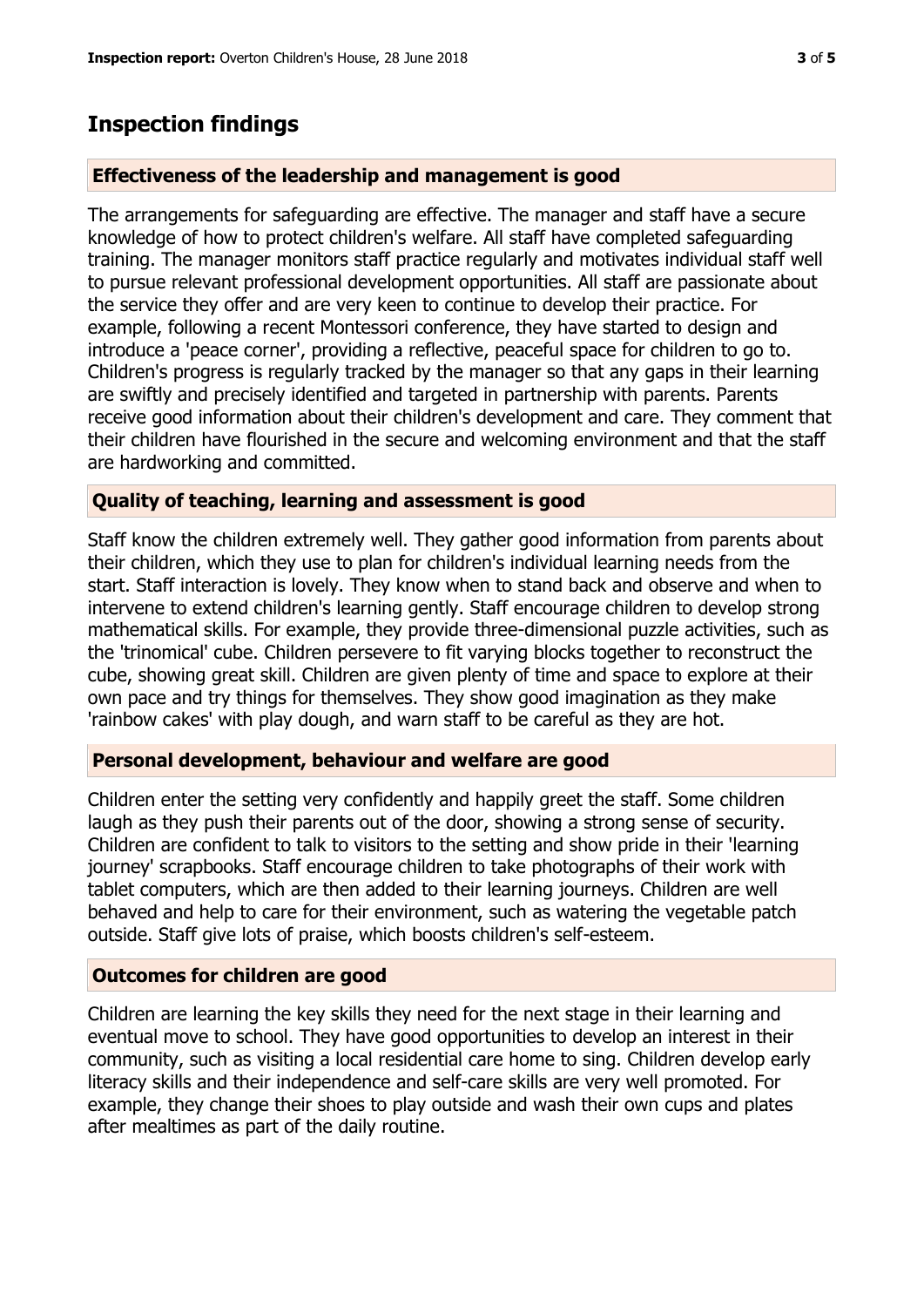# **Setting details**

| Unique reference number                             | EY421268                                                                             |  |
|-----------------------------------------------------|--------------------------------------------------------------------------------------|--|
| <b>Local authority</b>                              | Hampshire                                                                            |  |
| <b>Inspection number</b>                            | 1131132                                                                              |  |
| <b>Type of provision</b>                            | Full-time provision                                                                  |  |
| Day care type                                       | Childcare - Non-Domestic                                                             |  |
| <b>Registers</b>                                    | Early Years Register, Compulsory Childcare<br>Register, Voluntary Childcare Register |  |
| Age range of children                               | $2 - 4$                                                                              |  |
| <b>Total number of places</b>                       | 26                                                                                   |  |
| Number of children on roll                          | 30                                                                                   |  |
| Name of registered person                           | The Childrens House (Hampshire Ltd)                                                  |  |
| <b>Registered person unique</b><br>reference number | RP535328                                                                             |  |
| <b>Date of previous inspection</b>                  | 24 September 2015                                                                    |  |
| <b>Telephone number</b>                             | 01256 770197                                                                         |  |

Overton Children's House registered in 2011. It operates from St. Luke's Hall in Overton, Hampshire. The nursery school is open on Monday, Tuesday, Thursday and Friday from 9am to 3pm, and on Wednesday from 9am to 12.30pm. A total of four staff work at the setting, two of whom hold level 5 qualifications. The nursery school follows the Montessori approach to learning.

This inspection was carried out by Ofsted under sections 49 and 50 of the Childcare Act 2006 on the quality and standards of provision that is registered on the Early Years Register. The registered person must ensure that this provision complies with the statutory framework for children's learning, development and care, known as the early years foundation stage.

Any complaints about the inspection or the report should be made following the procedures set out in the guidance 'Complaints procedure: raising concerns and making complaints about Ofsted', which is available from Ofsted's website: www.gov.uk/government/organisations/ofsted. If you would like Ofsted to send you a copy of the guidance, please telephone 0300 123 4234, or email enquiries@ofsted.gov.uk.